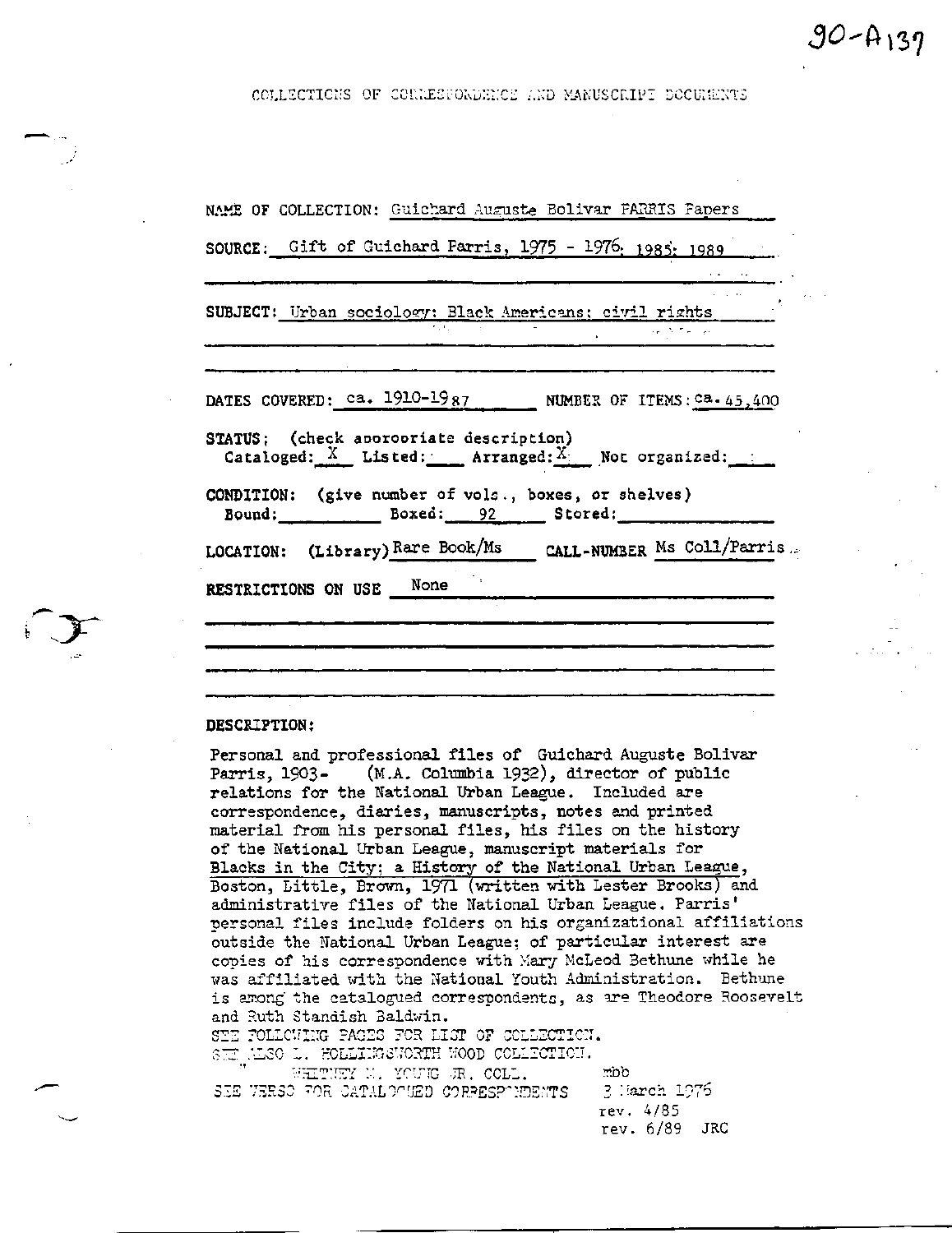# Catalogued correspondents:

 $\mathbb{R}^{n+1}$ 

Bethune, Mary McLeod Baldwin, Roger Nash. . Baldwin, Ruth Standish Benchley, Robert C. Fosdick, Raymond B. **Fosdick**,  $\frac{1}{2}$ Hoover, Herbert . . .. Romney, George Roosevelt, Theodore Stokowska, Evangeline (Mrs. Leopold Stokowski)

> $\sim 100$  $\sim 10^7$  $\frac{1}{2}$  ,  $\frac{1}{2}$  ,  $\frac{1}{2}$  ,  $\frac{1}{2}$  ,  $\sim 10^{11}$  and  $\sim 10^{11}$  $\mathcal{L} \subset \mathcal{M}$  $\sim 100$ **SERVICE OF** ا برای از ایرانیایی است.<br>در اینکه از ایرانیایی است. برای ایرانیایی از ایرانیایی  $\sim$  $\epsilon$  is  $\sim 10$ **Partie Hugh Consumer** 'n.  $\mathcal{F}^{\prime}(\mathbb{C})$ introdu) - Handen **TELM AREA**  $\mathcal{A}$ ر<br>بارا استفاده بارستانستان , TWO YE GYMERY RYS. 2 المتعدة لولاده فالمحامي المتواردين ليتكلف فتنقصوا الشيهاندان لوالس .<br>The construction of the construction of the company of the construction of the construction of the construction of the construction of the construction of the construction of the construction of the construction of the c <u>and the computation and the</u> لمحادث المراد وللمحادث والمستحققين المتفادة للمراد المراد المتعدد للقدار and the second control of the component of the second control of the second control of the second control of the second control of the second control of the second control of the second control of the second control of the

 $\mathcal{L} = \mathcal{L}$ 

 $\sqrt{2}$ 

 $\mathbf{L}$ 

 $\mathbb{R}^{n}$ 

Т.,

atica.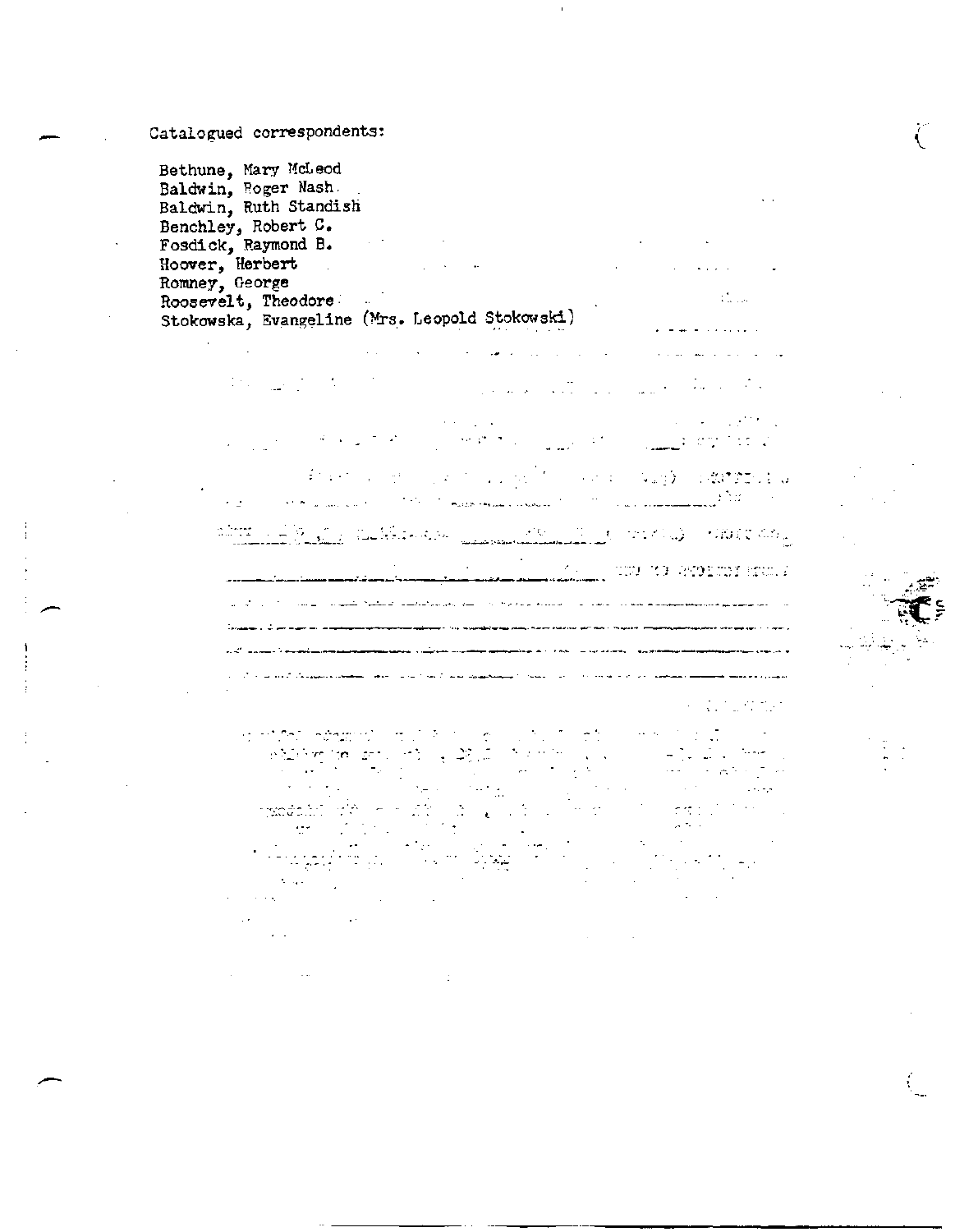## GUICHARD FARRIS PAPERS

Series I: Catalogued correspondence (unnumbered)

### Series II: Personal Files

A - American N American P - Catholic B Catholic I - Cl Cof - Cor Cou - D  $E - L$ M - National C National Pr - National Public Relations Council National Public Relations Council National U - Personal Personal Ph - Sp Speeches and speech material  $St - Z$ General Correspondence  $1968 - 1969$  A-0 P-Z; 1970; misc. Diaries 1955 - 1969 Manuscripts: Blacks in the City First Draft, Chapters 1- 7 8-19 20 - 35 36 - 49 Draft  $(2)$ <br>Draft  $(3)$ Chapters  $25 - 39$ kO - 50; additional material Corrections, additonal material Redrafts of individual chapters Redrafts, miscellaneous notes Printers' typescript  $\frac{1}{2}$ 2 3<br>1. 4<br>-5 6 7 8 9 10 11 12 13 Ik 15 16 17 18 19 20 21  $22 - 23$ 2k 25 26 27 28 29

Series III: National Urban League History Project

| Notes by date                                     | 1890-1906                                       | 30 |    |
|---------------------------------------------------|-------------------------------------------------|----|----|
|                                                   | 1907-1913                                       |    |    |
|                                                   | 1914-1918                                       |    | o. |
|                                                   | 1919-1921                                       |    |    |
|                                                   | 1922-1929                                       |    |    |
|                                                   | 1930-1937                                       |    |    |
|                                                   | 1938-1944                                       |    |    |
|                                                   | 1945-1952                                       |    |    |
|                                                   | 1953-1956                                       |    |    |
|                                                   | 1957-1960                                       |    |    |
|                                                   | 1961-1965                                       | 40 |    |
|                                                   | 1966-1968                                       | 41 |    |
|                                                   | 1969-1970's                                     | 42 |    |
| Miscellaneous historical notes and correspondence |                                                 | 43 |    |
| Biographical File, $A - Z$                        |                                                 | 44 |    |
| Biographical notes and miscellany                 |                                                 | 45 |    |
|                                                   | Transcripts of interviews, and related material |    |    |
| Interviews - general:                             | $A - D$                                         | 46 |    |
|                                                   | F<br>$- G$                                      | 47 |    |
|                                                   | $H - S$                                         | 48 |    |
|                                                   | $T - Z$                                         | Ļ٥ |    |
|                                                   |                                                 |    |    |

# Box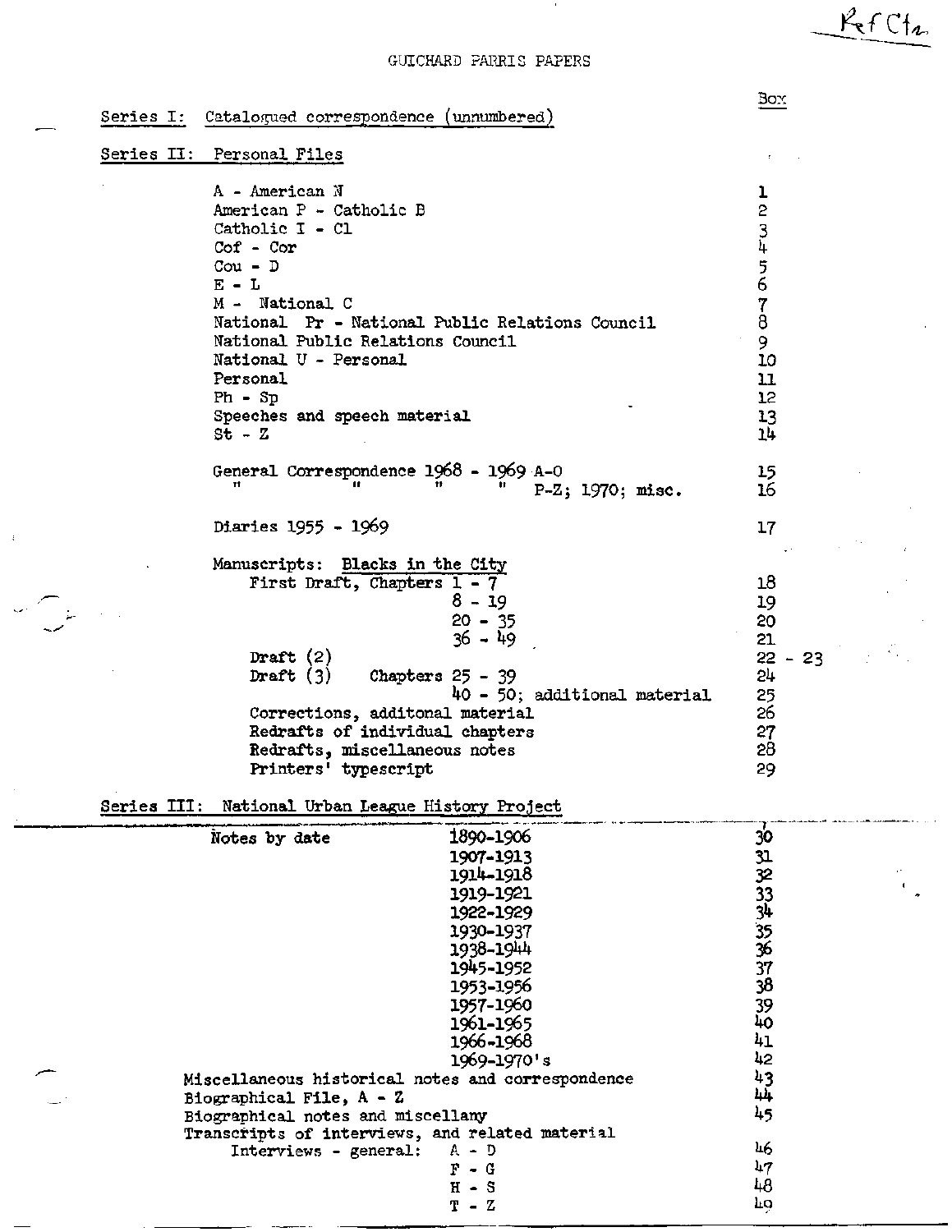|                                                       |                             | Parris $-2$ |  |
|-------------------------------------------------------|-----------------------------|-------------|--|
| Eugene Kinckle Jones:                                 | Speech notes, 1919-1938     | 50          |  |
|                                                       | Miscellaneous files         | 51          |  |
| History Project Correspondence                        |                             | 52          |  |
|                                                       | ن د اړه کالي                |             |  |
| Series IV: National Urban League Administrative Files |                             |             |  |
| General File                                          | $A - Bur$                   | 53          |  |
|                                                       | Bus $-$ D                   | 54          |  |
|                                                       | $E - H$                     | 55<br>56    |  |
|                                                       | $I - Loc$                   |             |  |
|                                                       | Loc - National Urban League | 57<br>58    |  |
|                                                       | National Urban League - Pr  |             |  |
|                                                       | $Pu - So$                   | 59          |  |
|                                                       | $Sp - W$                    | 60          |  |
|                                                       | Young, Whitney M., Jr.      | 61          |  |
|                                                       | to be arranged              | $62 - 69$   |  |
| National Urban League Publications                    |                             | $70 - 71$   |  |
| Series V: Printed Material                            |                             |             |  |
| National Urban League Printed Material                |                             | $72 - 77$   |  |
| Periodicals                                           |                             | $78 - 79$   |  |
|                                                       |                             |             |  |
|                                                       |                             | $80 - 86$   |  |
| Printed miscellany                                    |                             |             |  |
| Microfilms (primarily of New York Age and             |                             |             |  |
| other periodicals; some empty reels)                  |                             | $87 - 89$   |  |
|                                                       |                             |             |  |
|                                                       |                             |             |  |
|                                                       |                             |             |  |
|                                                       |                             |             |  |
|                                                       |                             |             |  |
|                                                       |                             |             |  |
|                                                       |                             |             |  |
|                                                       |                             |             |  |
|                                                       |                             |             |  |

 $\label{eq:2.1} \frac{1}{\sqrt{2}}\int_{\mathbb{R}^3}\frac{1}{\sqrt{2}}\left(\frac{1}{\sqrt{2}}\right)^2\frac{1}{\sqrt{2}}\left(\frac{1}{\sqrt{2}}\right)^2\frac{1}{\sqrt{2}}\left(\frac{1}{\sqrt{2}}\right)^2\frac{1}{\sqrt{2}}\left(\frac{1}{\sqrt{2}}\right)^2\frac{1}{\sqrt{2}}\left(\frac{1}{\sqrt{2}}\right)^2\frac{1}{\sqrt{2}}\frac{1}{\sqrt{2}}\frac{1}{\sqrt{2}}\frac{1}{\sqrt{2}}\frac{1}{\sqrt{2}}\frac{1}{\sqrt{2}}$ 

 $\label{eq:2.1} \frac{1}{\sqrt{2}}\int_{\mathbb{R}^3}\frac{1}{\sqrt{2}}\left(\frac{1}{\sqrt{2}}\right)^2\frac{1}{\sqrt{2}}\left(\frac{1}{\sqrt{2}}\right)^2\frac{1}{\sqrt{2}}\left(\frac{1}{\sqrt{2}}\right)^2\frac{1}{\sqrt{2}}\left(\frac{1}{\sqrt{2}}\right)^2\frac{1}{\sqrt{2}}\left(\frac{1}{\sqrt{2}}\right)^2\frac{1}{\sqrt{2}}\frac{1}{\sqrt{2}}\frac{1}{\sqrt{2}}\frac{1}{\sqrt{2}}\frac{1}{\sqrt{2}}\frac{1}{\sqrt{2}}$ 

 $\mathcal{L}(\mathcal{L}^{\mathcal{L}})$  and  $\mathcal{L}^{\mathcal{L}}$  are the set of the set of  $\mathcal{L}^{\mathcal{L}}$ 

 $\Delta \sim 10^{11}$  km s  $^{-1}$